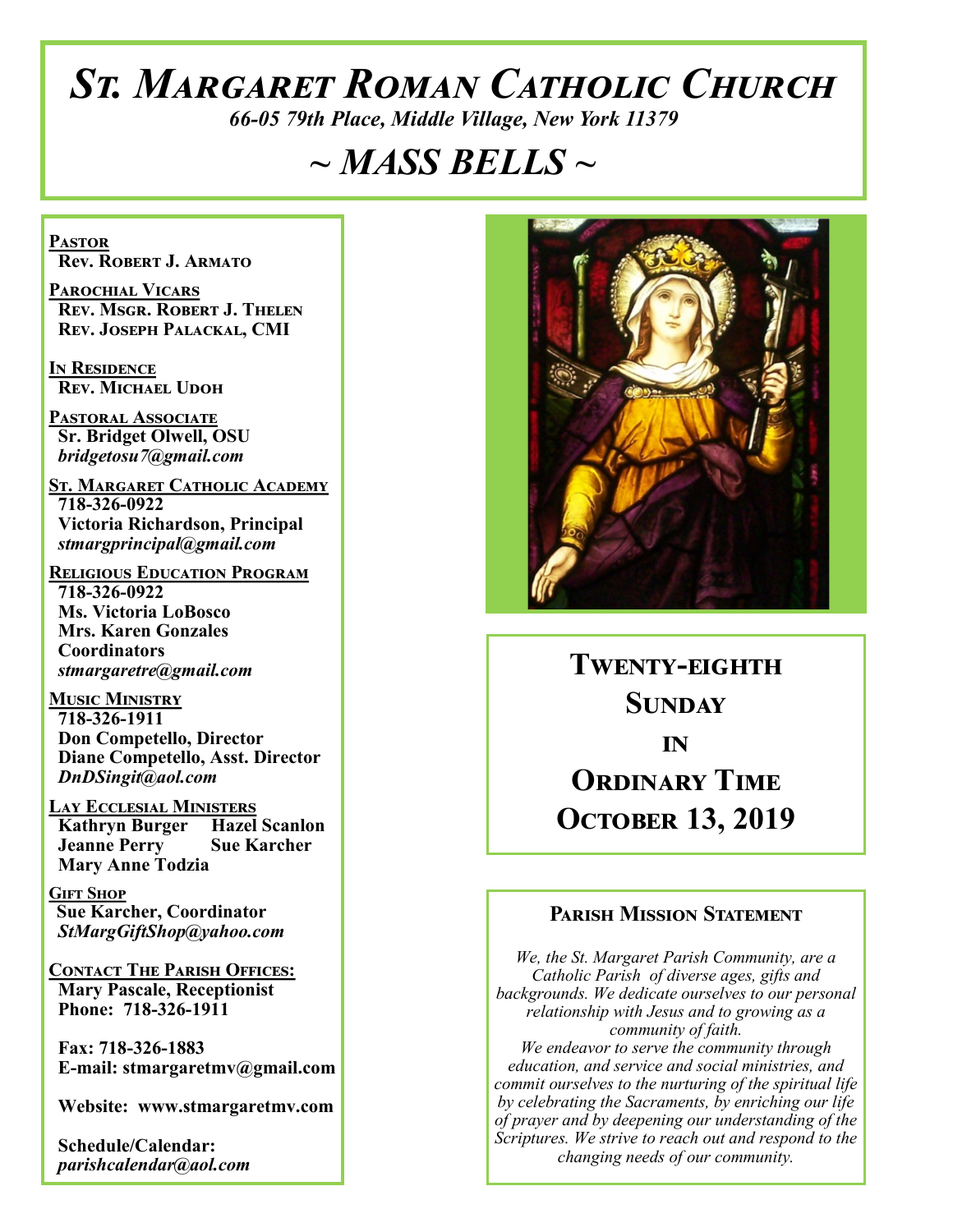### *MASSES FOR THE WEEK*

| SUN.<br>7:30<br>9:00           | <b>OCTOBER 13 - TWENTY-EIGHTH SUNDAY</b><br>IN ORDINARY TIME<br><b>Anthony Abicca</b><br>Filippo e Leonardo Curatolo/Vincenza,<br>Mariano e Salvatore Palmeri/Daniele Bussa/                                                                                                                                                      |
|--------------------------------|-----------------------------------------------------------------------------------------------------------------------------------------------------------------------------------------------------------------------------------------------------------------------------------------------------------------------------------|
| 10:30<br><b>NOON</b><br>5:00PM | Rosaria, Rosario e Nunzio Taormina/Maria<br>Curatolo/Vincenza Distefano/Iole Colalella/<br>Tommaso, Carmela e Giuseppe Abissi/<br>Salvatore Tantillo/Giovanna e Ciro LoCascio/<br>Vincenza Laputo/Michelle Campanella/<br>Concetta Giampapa/<br>Giuseppe LaBarbera<br>Fire Lt. Kevin J. & William Pfeifer<br>People of the Parish |
| MON.                           | <b>OCTOBER 14 - ST. CALLISTUS/</b><br><b>COLUMBUS DAY</b>                                                                                                                                                                                                                                                                         |
| 9:00                           | Intention of Rosalen Becker(100 Birthday)                                                                                                                                                                                                                                                                                         |
| TUE.<br>7:00<br>9:00           | <b>OCTOBER 15 - ST. TERESA OF JESUS</b><br>Vera Krzewski<br><b>Edward McNamara</b>                                                                                                                                                                                                                                                |
| WED.                           | <b>OCTOBER 16 - STS. HEDWIG &amp;</b><br><b>MARGARET MARY</b>                                                                                                                                                                                                                                                                     |
| 7:00<br>9:00                   | <b>Iole Colalella</b><br><b>Edward Miller</b>                                                                                                                                                                                                                                                                                     |
| THU.                           | <b>OCTOBER 17 - ST. IGNATIUS OF</b><br><b>ANTIOCH</b>                                                                                                                                                                                                                                                                             |
| 7:00<br>9:00                   | Kathleen Hurley<br>Thomas & Mary Moskal                                                                                                                                                                                                                                                                                           |
| FRI.<br>7:00                   | <b>OCTOBER 18 - ST. LUKE</b><br><b>Frances Bub</b>                                                                                                                                                                                                                                                                                |
| 9:00                           | David J. McConville (BIRTH)                                                                                                                                                                                                                                                                                                       |
| SAT.                           | <b>OCTOBER 19 - STS. JOHN deBREBEUF</b><br><b>&amp; ISAAC JOGUES</b>                                                                                                                                                                                                                                                              |
| 9:00<br>5:00PM                 | <b>Collective: Walter R. Martin/</b><br>People of the Parish                                                                                                                                                                                                                                                                      |
| SUN.                           | <b>OCTOBER 20 - TWENTY-NINTH</b><br><b>SUNDAY IN ORDINARY TIME</b>                                                                                                                                                                                                                                                                |
| 7:30<br>9:00                   | John & Concetta Averna<br>Antonieta Caleca/Leonarda Asaro Falco/<br>Maria Chiarenza/Iole Colalella/Giuseppe                                                                                                                                                                                                                       |
| 10:30<br><b>NOON</b><br>5:00PM | Genuari/Salvatore Bruno/<br>Eta M. Tierney<br>Msgr. Peter Zendzian (ANNI)<br>Anthony & Antoinette Santora                                                                                                                                                                                                                         |

### **THE RECTORY WILL BE CLOSED ON** 2 Noon in the Parish Center. **MONDAY, OCTOBER 14 IN OBSERVANCE OF COLUMBUS DAY MASS IS AT 9:00AM ONLY**

## **PARISH INFORMATION**

**Rectory Office Hours Monday - Friday - 9 am to Noon, and 1 pm to 5pm Tuesday & Wednesday evenings 5-7pm Saturday - by appointment Sunday - closed**

**CONFESSIONS** - Saturday, 4-4:45 pm or by appointment with a priest.

**NOVENA** to Our Lady of the Miraculous Medal Mondays after the 9am Mass.

**BAPTISMS** take place on the 1st and 3rd Sundays of the month. Please call the rectory for an appointment and to register your child.

**WEDDINGS MUST** be scheduled at least six months in advance by appointment with a priest or a deacon. Please call the rectory office. For marriage preparation information visit www.pre-cana.org.

**THE ENGLISH CHOIR** rehearses on Tuesday, at 7 pm in the Church. Tenors and baritones needed!

**IL CORO ITALIANO** prattica ogni Domenica prima della Messa Italiana.

**THE YOUTH CHOIR** rehearses on Thursday, from 6-7 pm in the Church. For more info, DnDsingit@aol.com

**BOY SCOUT TROOP #119** meets on Tuesdays from 7:15-9 pm in the Parish Hall. New members are welcome, age 10 1/2 & up. Call Mr. Krzewski, 718-894-4099.

**CUB PACK #119** meets on Mondays from 7-8:30 pm in the Parish Hall. New members welcome, age 6 to 10-1/2. Call Mr. Krzewski, 718-894-4099.

**SENIOR CITIZENS** meet every Wednesday at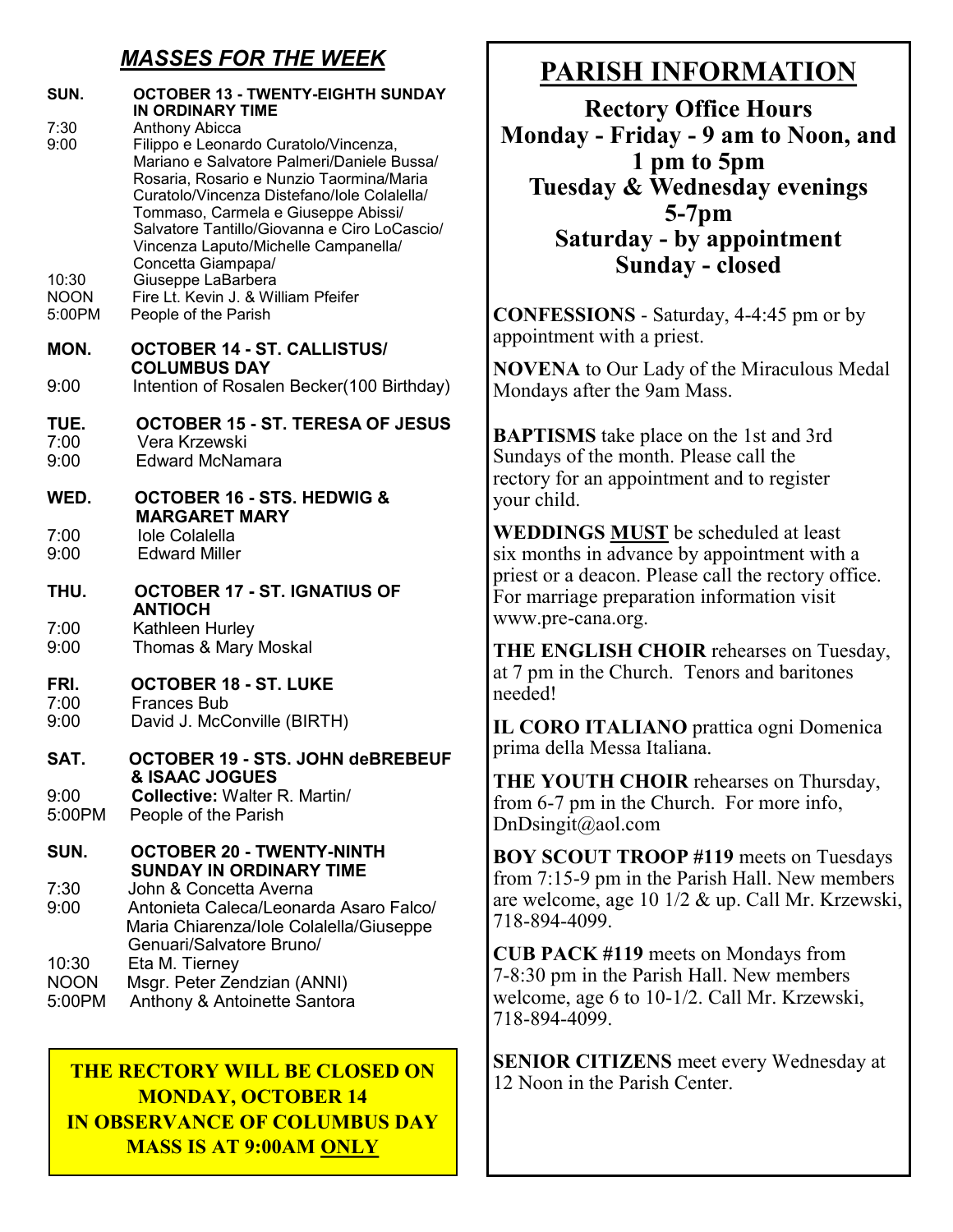## PLEASE PRAY FOR OUR SICK

Karen Guarascio, Connie Faccibene, Linda Frazier, Cari Ann Falk-LoBello, Glen Falk, Ronald Frazier, Robert Sabini, Lee Falk, Scott White, Baby McKinley Kelleher, Sean Harrison, Justin James Quirke, Elizabeth Ott, John Wert, Mary Harrison, John Murphy, Anne McGinnis, Norma Voyer, Vicky Turato, Julio Pelaez, Maritza Gutierrez, Graciela Mora, Cindy Mulore, Salvatore Tuttolomondo, Gloria Mojica, Gloria Pemaj, Anne Gorian, Allen McConville, Joseph Simon, Jack Marchindiondo, The Scaturro Family, Joseph Siano, Louis Pitelli, Marion Caracciola, Vita Mazzola, Giovanni Campo, Edward Stoltzenberg, Louis Pittelli, James Graff, Carol Arevalo, Immaculate Marge D'Elia, Jim O'Friscoll, Mary Rigovich, Matteo Sabini, Bob Biolsi, The Mojica Family, Fr. William Farrugia, Msgr. Leonard Badia, Matthew Zender

*The names will remain for 3 months, please call 718-326-1911 and ask for continued prayers.*

#### **Prayer Requests**

**Pray for vocations to the Priesthood and Religious Life.** 

**Please pray for our men and women from our Parish serving in the defense of our country: Lt. Col. Thomas Frohnhoefer Sgt. Robert A. Domenici** 



#### *WE RECALL OUR BELOVED DECEASED*

*Especially, John L. Camus and George Dittmeier May they rest in Christ's Peace!*

### **MEMORIALS**

#### *WINE & HOST THIS WEEK*

*are offered in memory of Anthony Abicca at the request of Catherine DeSena.*

#### *ALTAR CANDLES THIS WEEK*

*are offered in memory of Anthony Abicca at the request of Catherine DeSena.*

### *TABERNACLE LAMP THIS WEEK*

*is lit in memory of Anthony Abicca at the request of Catherine DeSena.* 

### **THE ST. VINCENT dePAUL SOCIETY**

will hold their next meeting on Monday, October 21 at 9:30am in the Convent. New members are welcome. For more information call Terry, **718-326-0188.**

#### **TODAY'S READINGS**

 *Twenty-Eighth Sunday in Ordinary Time*  2 Kgs 5:14-17 Ps 98:1, 2-3, 3-4

2 Tm 2:8-13 Lk 17:11-19

#### **READINGS FOR THE WEEK**

| Monday:    | Rom 1:1-7<br>Ps 98:1bcde, 2-3ab,<br>$3cd-4$<br>Lk 11:29-32                |
|------------|---------------------------------------------------------------------------|
| Tuesday:   | Rom 1:16-25<br>Ps 19:2-3, 4-5<br>Lk 11:37-41                              |
| Wednesday: | $Rom 2:1-11$<br>Ps $62:2-3, 4-5$<br>Lk 11:42-46                           |
| Thursday:  | Rom 3:21-30<br>Ps130:1b-2, 3-4,<br>$5-6ab$<br>Lk 11:47-54                 |
| Friday:    | $2$ Tm 4:10-17b<br>Ps 145:10-11, 12-13<br>17-18<br>Lk $10:1-9$            |
| Saturday:  | Rom 4:13, 16-18<br>Ps 105:6-7, 8-9, 42-43<br>Lk 12:8-12                   |
| Sunday:    | Ex 17:8-13<br>Ps 121:1-2, 3-4, 5-6<br>7-8<br>2 Tm 3:14-4:2<br>$Lk$ 18:1-8 |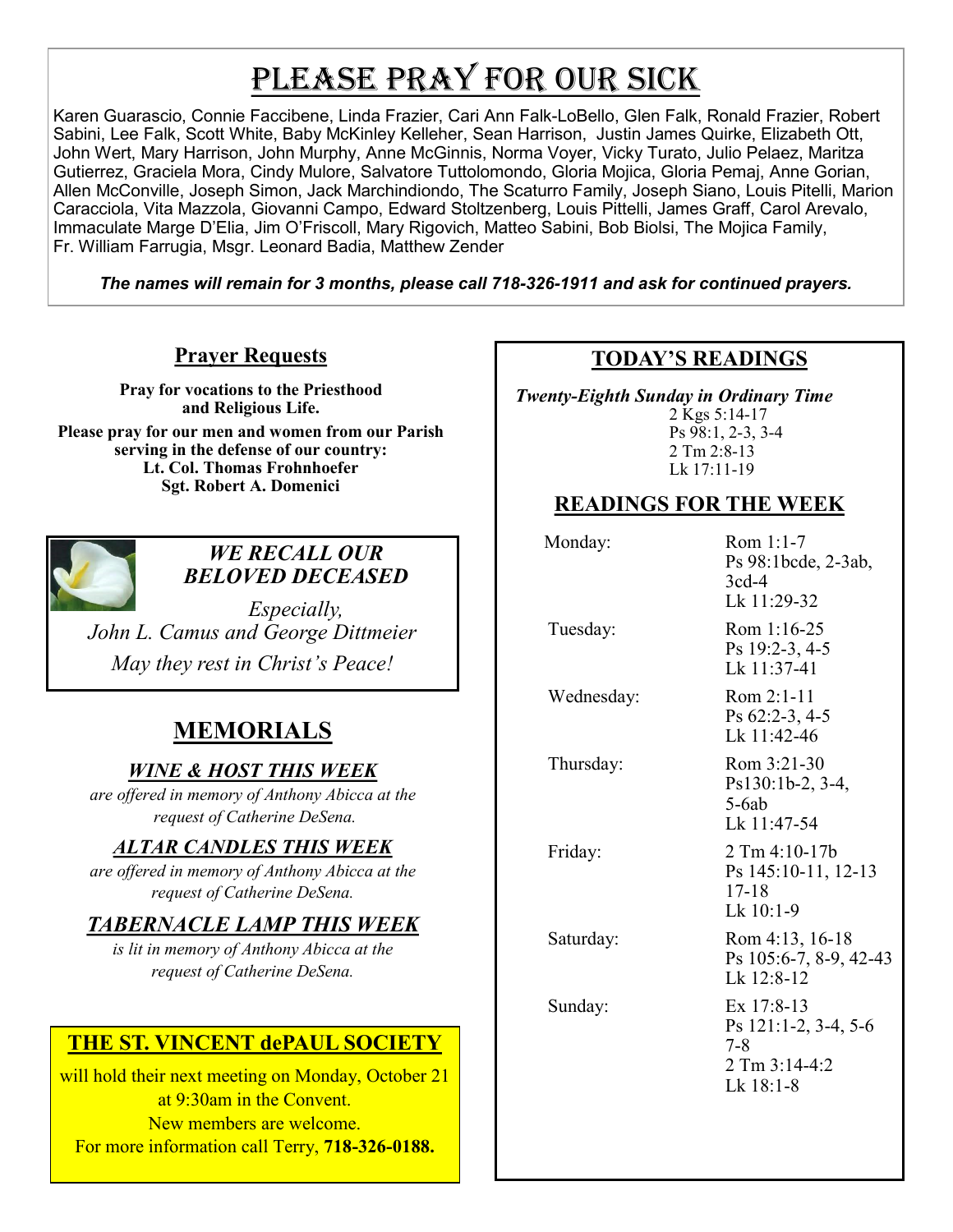

#### **DEFENSIVE DRIVING COURSE**

 will be given in St. Margaret Catholic Academy Library on **Saturday, October 19, from 9:00am to 3:30pm**

**THE COST:** \$45.00 per person

**THE BENEFITS:** 10% discount on liability and collision insurance for 3 years. Up to 4 points deducted from your driving record.

**CONTACT:** Sister Bridget at **718-326-1911**

for more information or to register.

#### **SPECIAL ANNIVERSARY**

 We have begun our 160th year as a Parish. There will be several celebrations to mark the occasion, including family-friendly activities, culminating with Mass and a dinner around the anniversary itself.

 There also will be spiritual, liturgical, and study opportunities to help us grow as disciples of Christ. If you have any ideas for activities, please feel free to share them with Fr. Armato or any of the other member of the Parish staff.

 Get involved! Let's take this opportunity to renew Parish life!

#### **PARISH REGISTRATION**

 Very often, people come to the Rectory asking for a certificate or letter attesting to their being active members of our Parish. That's hard for us to do, if there is no record of their being registered.

 All families worshiping here at St. Margaret's are encouraged to register with the Rectory Offices. All you have to do is complete the following information and drop it into the collection basket. We'll take it from there.

Name:

Address:

 $\mathcal{L}_\text{max}$ Phone #:  $(\_\_\_\_\_\$ 

## **RCIA**

### **(Rite of Christian Initiation for Adults)**

**Are you interested in the Catholic faith?**

- **Are you searching for . . .**
	- $\sim$  a deeper relationship with God?
	- $\sim$  a sense of belonging in a faith community?
	- $\sim$  a greater fulfillment of your mission in life?

**RCIA is for . . .**

- $\sim$  persons in need of Baptism
- $\sim$  persons baptized in another Christian
- tadition who desire to become Catholic
- $\sim$  persons baptized Catholic in need of
- First Communion and Confirmation

Classes have begun. For information and/or to register, call Sr. Bridget, 718-326-1911 or e-mail

#### **bridgetosustmarg@aol.com**

#### **UPCOMING BLOOD DRIVE**



 There is still a **CRITICAL BLOOD SHORTAGE** and the New York Blood Center is

asking again for our help. St. Margaret Parish will be sponsoring a **BLOOD DRIVE** on Sunday, **October 27** from 9:00am until 3:00pm in the Parish Hall. To ensure that you will be able to donate blood, please remember to include foods rich in iron in your diet and to eat a good meal and drink plenty of fluids before you come.

 **If you donated blood at the August 18 Drive, you are eligible to donate blood again at the October 27** drive. Any questions, e-mail **parishcalendar@aol.com**

**NO APPROINTMENTS TAKEN - JUST WALK IN!**

#### **ALTAR SERVERS**

 We are recruiting for **new altar servers**, boys and girls, grades 4 and up, from our Academy and Religious Education Program. Fr. Palackal has distributed information and applications. Please get them back ASAP. Classes will begin on October 23.

 All high school servers are invited back to minister at weekend Masses as senior servers. Please stop by the sacristy, whenever you come to Mass.

#### **HOLY NAME SOCIETY**

 The **Holy Name Society** at Our Lady of Hope will meet this Tuesday at 7:30pm in OLH Academy's cafeteria. All Catholic men over the age of 18 are invited to join. Inquirers are welcome.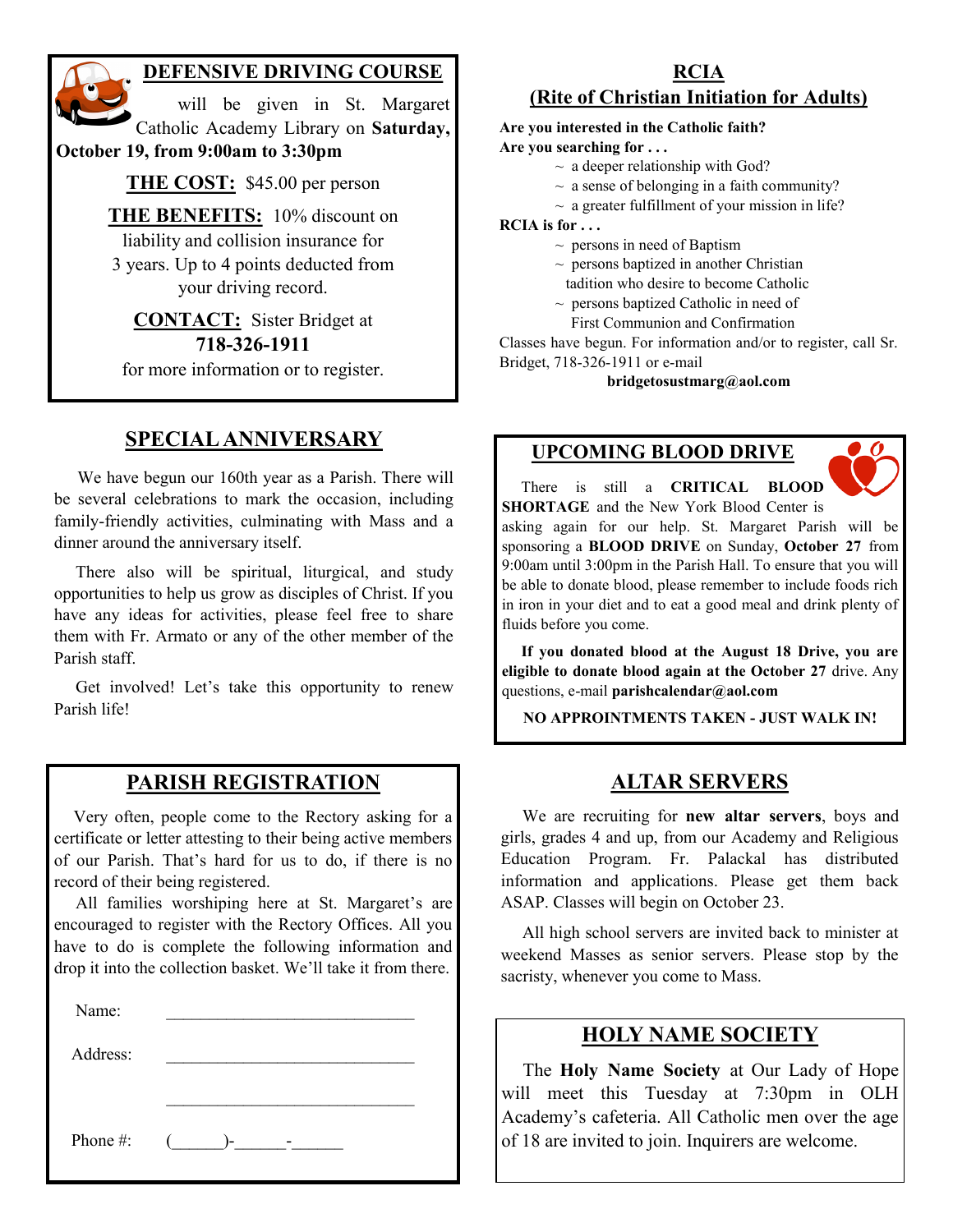### **St. Margaret Gift Shop**

Wednesdays, 12:00 - 4:00pm Saturdays, 4:00 - 5:00pm Sundays, 9:00am - 1:00pm

We have a selection of religious goods: Rosaries - Medals - Gifts Crucifixes - Statues - Bibles other books **AND MORE!**

If we don't have it, we'll try to get it for you. The Gift Shop is located in the rectory. Please use the red side door in the parking lot. If the door is closed, please knock.

Contact us: **parishcalendar@aol.com**

### **E-GIVING IS HERE!**

 Have you signed up yet with *Faith Direct* or another e-giving service? It benefits both you and our Parish. Enrollment is friendly, safe, and troublefree. You don't have to worry anymore about forgetting your envelopes at home, AND you can change your intended giving anytime that you wish.

 Please visit our Parish website, **stmargaretmv.com** and click DONATE, or contact the Rectory, **718-326-1911** for more information.

### **ANNUAL CATHOLIC APPEAL**

 Our 2019 *Annual Catholic Appeal* is at **\$59,347** toward our goal of **\$65,897**, thanks to the **176** families who have pledged. We are at **90.1%** of our parish goal, with **\$6,550** to go!

 This is a Parish effort. **Money collected over goal comes back to the Parish** to help with muchneeded projects. Please donate as your means allow. Use the envelopes mailed to you or one available in church *to send your donation directly to the Appeals office.*

 **NO funds donated for this Campaign are used to pay for sex abuse lawsuits.** 

### **Monthly Memorial Mass**

 A **bi-lingual (English and Italian) memorial Mass**  with music is celebrated each month for the repose of the souls of those who were buried from our church during the preceding month.

While we no longer celebrate private memorial Masses, families who wish to have an annual or "month's mind" Mass offered for a loved one can join in this monthly celebration. Please contact the Rectory at 718-326-1911 to make the arrangements.

 **The next memorial Mass will be celebrated at 11:45 am Saturday, November 9.** 



### **THE ST. VINCENT FOOD PANTRY**

is located in the Convent 66-25 79th Place

#### **The Pantry is open every WEDNESDAY AND SATURDAY from 10:00 am to 12:00 Noon.**

*The Holidays are coming! Please donate coffee, tea, apple juice or cider, stuffing mix, canned yams, instant mashed potatoes, gravy, cranberry sauce and cooking oil. For more info. Call Terry, 718-326-0188*

*As always, thank you for your generosity!*

### **COMMITMENT WEEKEND**

 **This is Stewardship Commitment Weekend.**  EVERY FAMILY in the Parish, whether registered or not, whether receiving envelopes or not, is asked to make a commitment to increase their level of weekly contributions as their means allow, as good stewards of God's gifts and members of the Parish community.

 Please read the information that has been mailed out (more copies are in the church pamphlet racks), pray over it, discuss it at home, and be prepared to sign on for the good of YOUR Parish.

 Many families already have committed to increasing their weekly contributions. Is yours one of them? As always, thanks for your generosity!